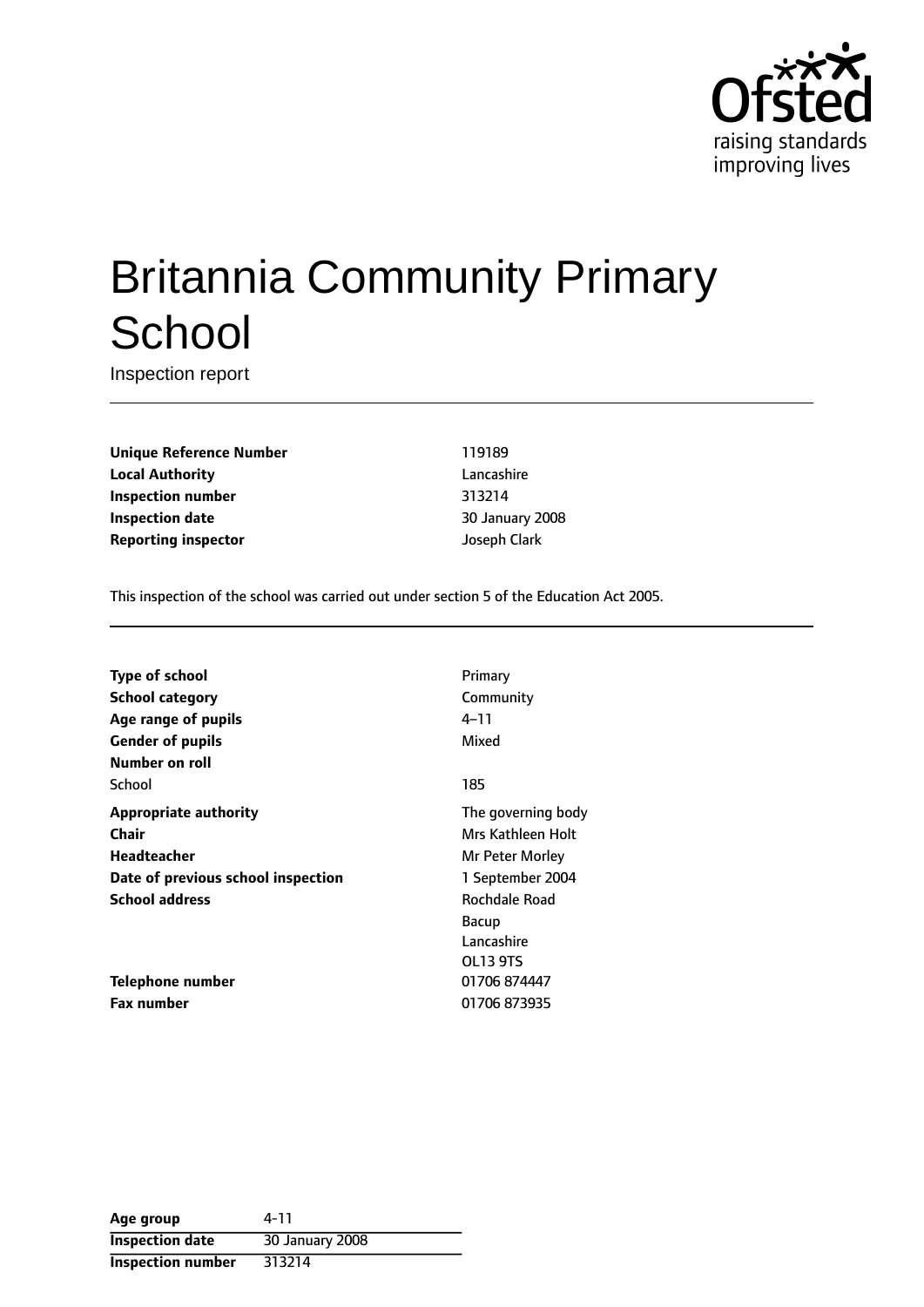.

© Crown copyright 2008

#### Website: www.ofsted.gov.uk

This document may be reproduced in whole or in part for non-commercial educational purposes, provided that the information quoted is reproduced without adaptation and the source and date of publication are stated.

Further copies of this report are obtainable from the school. Under the Education Act 2005, the school must provide a copy of this report free of charge to certain categories of people. A charge not exceeding the full cost of reproduction may be made for any other copies supplied.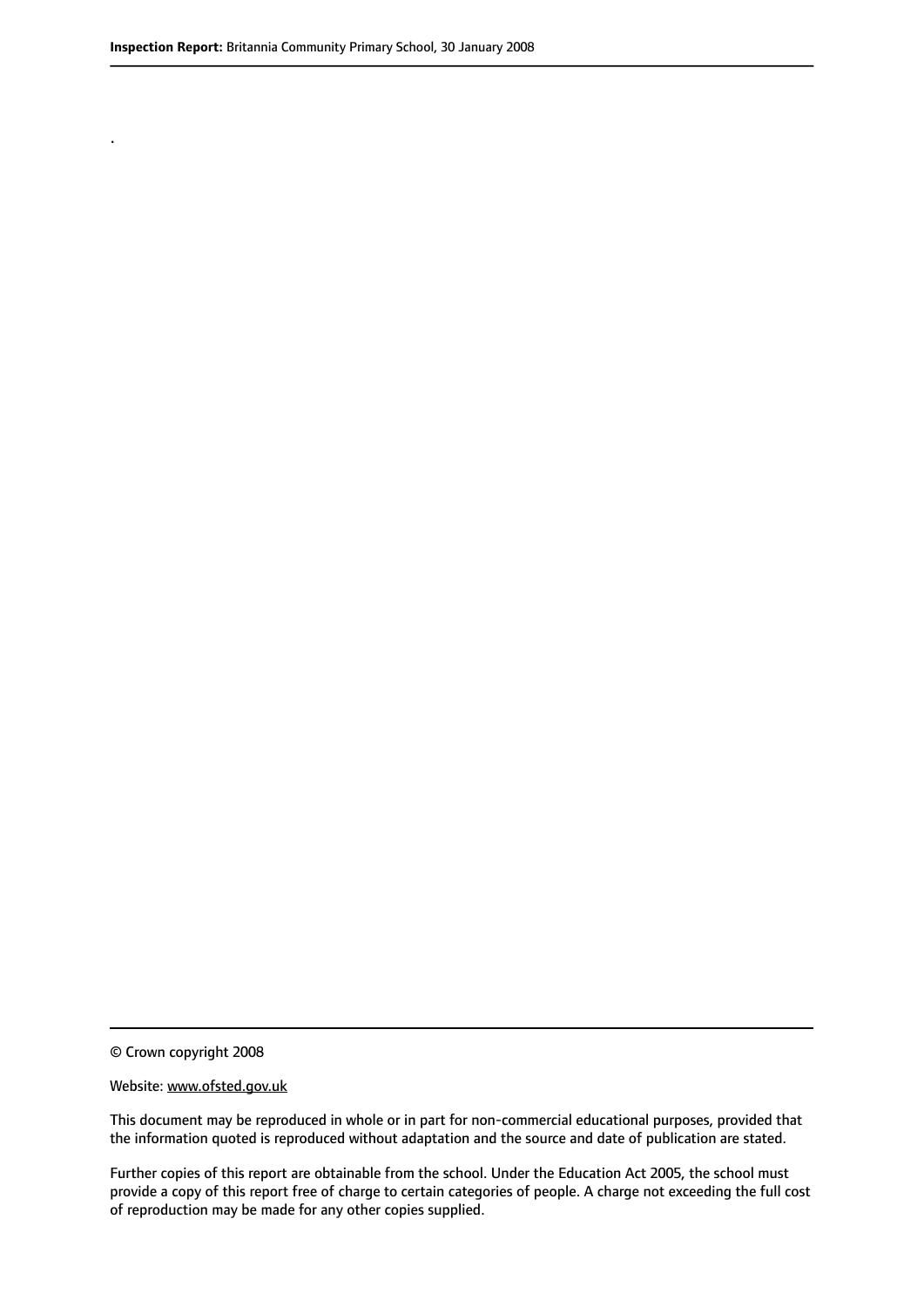# **Introduction**

The inspection was carried out by an Additional Inspector who evaluated the overall effectiveness of the school and investigated the following issues: how well pupils who left the school in 2007 at the end of Key Stage 2 had achieved; how well pupils in all stages are currently progressing; whether pupils and parents are now more involved in the life of the school, and how pupils' awareness of other cultures has improved since the previous inspection. Other aspects of the school's work were not investigated in detail, but the inspector found no evidence to suggest that the school's own assessments, as given in its self-evaluation, were not justified, and these have been included where appropriate. Evidence was gathered from discussions with senior leaders, teachers and other adults, pupils and governors. Parents' views as reflected in the Ofsted questionnaire were considered. Lessons were sampled and documentation wasscrutinised.

#### **Description of the school**

Britannia Community School is slightly smaller than most primary schools. It draws its pupils from an increasingly wide geographical area. Girls significantly outnumber boys. Most pupils who join the school in the Reception year have benefited from Nursery education. The proportion of pupils with learning difficulties and/or disabilities is below average. The proportion of pupils eligible for free school meals is below average. All the children are from White British backgrounds and all have English as their first language. Pupils come from a fairly even mix of advantaged and disadvantaged backgrounds though with significant pockets of social deprivation. There has been a significant influx of pupils joining the school in recent years. Over 40% of pupils currently in Key Stage 2 joined the school after Year 2.

#### **Key for inspection grades**

| Grade 1 | Outstanding  |
|---------|--------------|
| Grade 2 | Good         |
| Grade 3 | Satisfactory |
| Grade 4 | Inadequate   |
|         |              |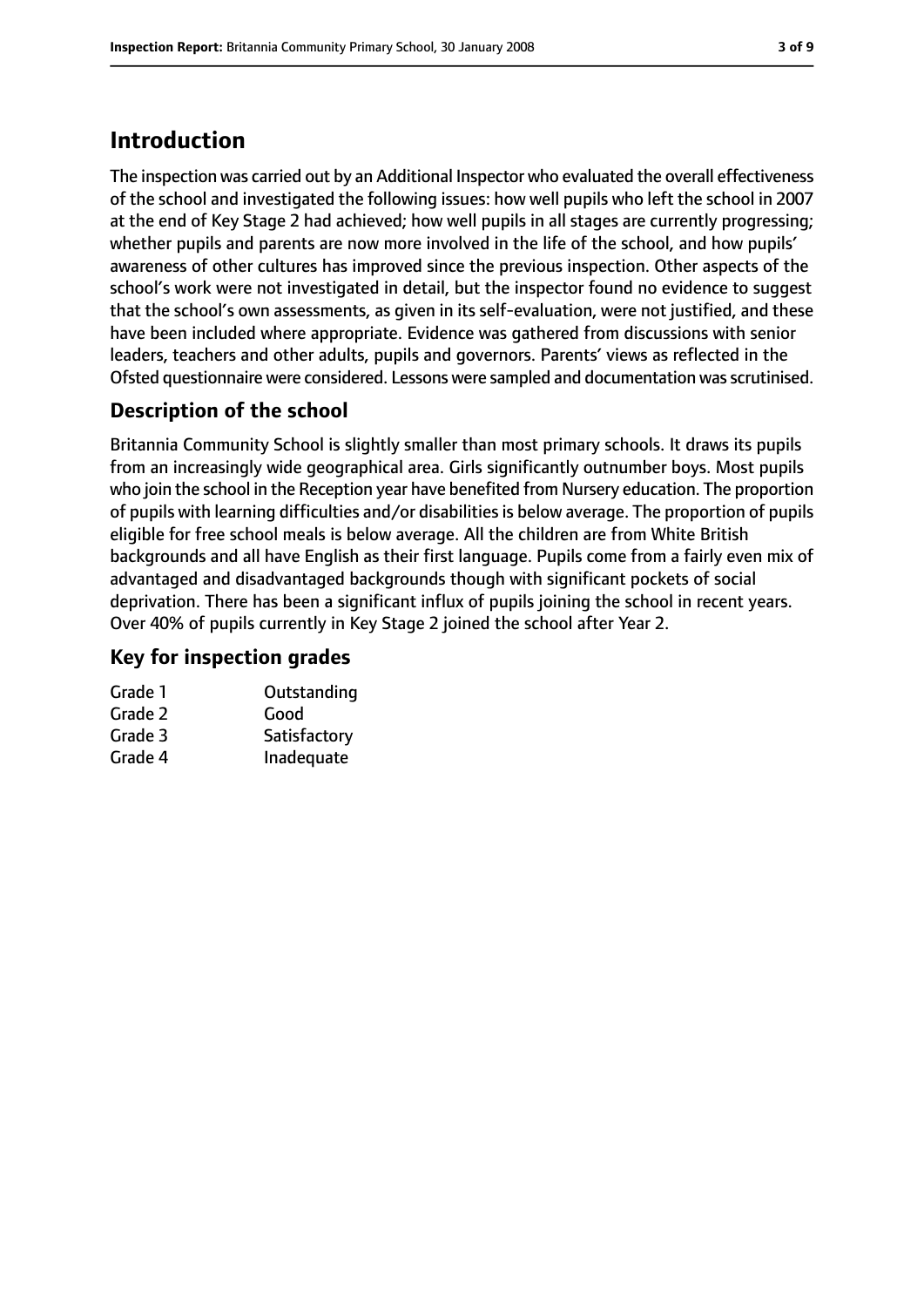### **Overall effectiveness of the school**

#### **Grade: 1**

This is an outstanding school where, as one parent put it and echoing the sentiments of many: 'Simply the best! Britannia school maintains a fantastic achievement record. Children are enthusiastic, well behaved and happy. Truly outstanding.' The response from parents to the Ofsted questionnaire was exceptional in the number of written comments received praising the school. This confidence is not misplaced, for the school gives excellent value for money.

When pupils join the school in Reception, their levels of attainment are broadly typical for their age. When they leave at the end of Year 6, their standards are significantly above average. Pupils' achievement, as measured by the Key Stage 2 test results over the last three years, has been consistently above average. In the 2007 national tests at the end of Year 6, the school achieved its best ever results. Standards were significantly above average in English and mathematics, where the proportion of pupils who achieved the higher Level 5 scores was much higher than average, and above average in science. In teachers' assessments at the end of Year 2, standards were also significantly above average. Pupils are currently making outstanding progress and achieving standards generally that are well above average. Pupils with learning difficulties and/or disabilities are making excellent progress against the targets set out in their individual education plans. Standards in information and communication technology (ICT) are average overall but weaker in data handling and control than in other aspects.

Pupils achieve and learn so well because of the excellent teaching they receive and the outstanding attitudes they bring to their work. Teachers work effectively as a team, sharing with colleagues methods of teaching that they find work best with Britannia pupils. Planning is very effective in identifying the next steps for learning, both for individuals and for different ability groups in the class. Marking is clear in identifying what needs to be improved. Teaching assistants offer good support and are well deployed. Pupils are encouraged to think for themselves. Above all, however, teachers are enthusiastic and energetic. They teach at a brisk pace using methods that pupils find absorbing and motivating. The work they set is very challenging. The outstanding curriculum the school provides effectively supports teachers in finding the best methods to help pupils learn. The work currently being done in association with Creative Partnerships in Year 1, for example, is an excellent example of pupils learning, through practical activities, to explore for themselves and be more creative and imaginative in what they do. The introduction of French has proved popular with pupils.

Teachers and pupils make a good partnership. Teaching is able to flourish because pupils want to learn. They enjoy coming to school, and their attendance is above average. They throw themselves wholeheartedly into the life of the school, taking full advantage of the excellent range of extra-curricular activities the school provides, especially in sport but also in residential visits. Their attitudes and behaviour are excellent both in and out of lessons. Exclusions are practically unheard of. Children understand and strive to achieve the school's five simple rules known as the 'Britannia Bees', particularly the first: 'Be kind and respectful to everyone'. They make an outstanding contribution to the school and local community, through for example, the Britannia Residents Union and their willingness to take on responsibility as school councillors or playtime buddies. They talk knowledgeably about the benefits of healthy eating and taking regular exercise. They know why the school achieved its Active School Award. They are well prepared for the next stage of their education, leaving school with very high standards in English and mathematics though only average standards in ICT. Their spiritual, moral, social and cultural development is outstanding. They get on well together and look out for each other on the yard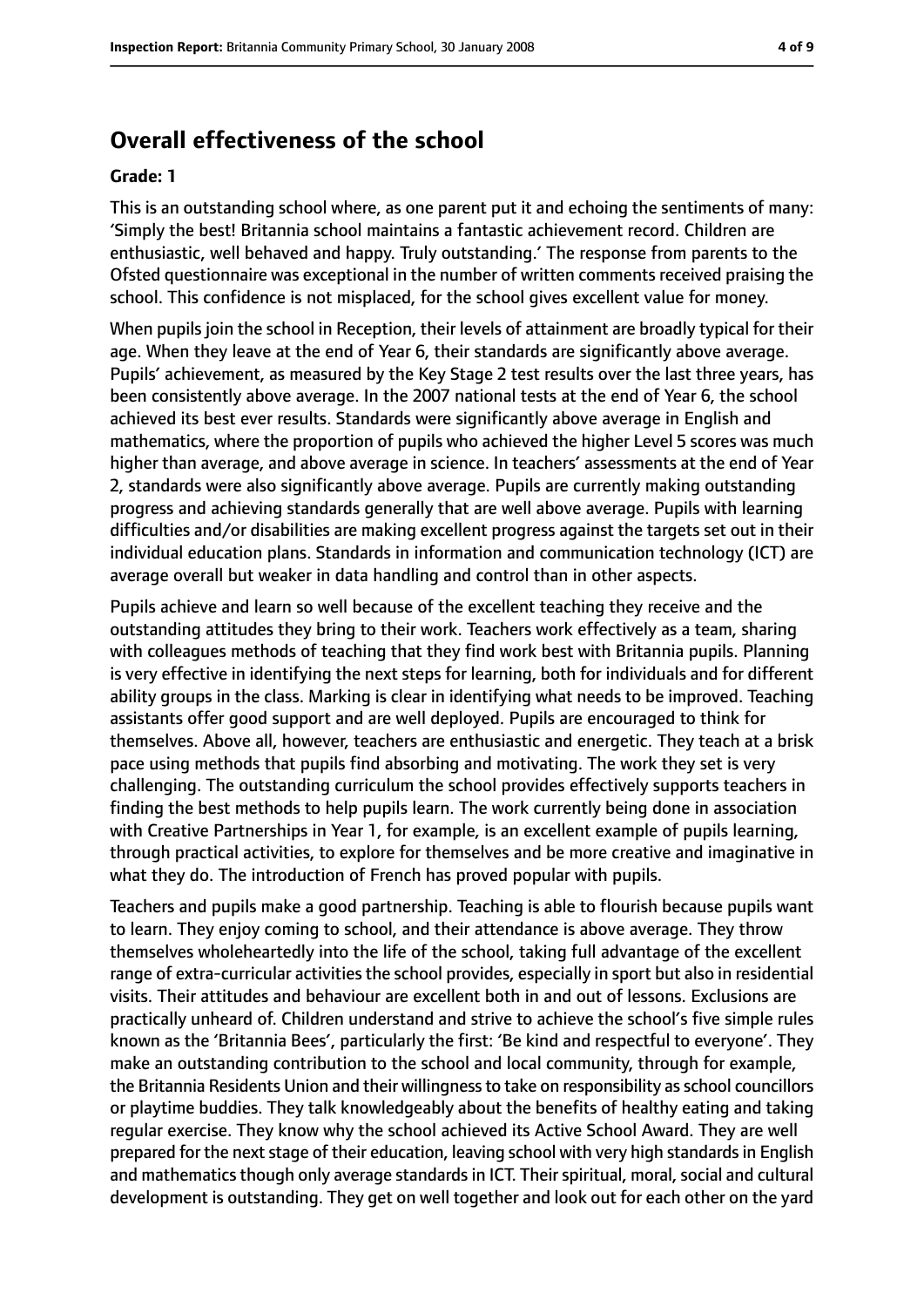at break and lunchtimes where playground buddies provide a sense of reassurance. They say there is no bullying, and that they feel safe in school. This is not surprising given the exceptionally high quality of pastoral care they receive. Each and every one of them is known personally to the headteacher who is accessible at the school gate at the beginning and end of each school day to provide reassurance and a sense of belonging. All staff have had child protection training and safeguarding procedures comply fully with recent legislation.

The outstanding leadership and management of the school are the key to its success. The headteacher provides the inspiration. Since his appointment, the school has gone from strength to strength and has excellent capacity to improve still further. There is a relentless focus on ensuring pupils achieve the highest possible standards, both academically and personally. Systems for tracking pupils' progress are robust. Targets are set as early as Year 1 and pupils' progress against them is measured at suitable intervals. The test results at the end of each key stage are analysed for each individual pupil to ensure that they achieved their full potential as well as to identify any common areas of underperformance. The issues from the previous inspection have been vigorously and successfully tackled. Parents and pupils are now fully and actively involved in the life of the school, and pupils' knowledge of cultures other than their own is now good and well supported by the Button Box project. The headteacher is assisted by a strong leadership team, who have proved their collective capacity to manage during periods of absence, and governors who are supportive and well informed. The school knows itself well and is quick to identify areas that could be improved still further through effective monitoring systems at all levels. Partnerships with other providers, for example, Fearns Community Sports College, Rossendale Groundwork and the Local Community Network, are excellent.

#### **Effectiveness of the Foundation Stage**

#### **Grade: 1**

The Foundation Stage provides an excellent start to pupils' formal education, awakening children's curiosity in wanting to learn, and forming good habits, both in learning and in personal development. Parents were very clear what it isthey like about the Reception class. 'My daughter has flourished in intelligence and self-confidence since joining Britannia. It is a joy to see her come home from school and proudly tell of what she has learnt or what fun she has had that day', was a sentiment expressed by many parents and carers. Children join Reception with levels of attainment broadly in line for their age. They make excellent progress and more often than not, leave with standards significantly above national expectations. This is due to inspirational teaching which encourages children to see learning as exciting and enjoyable. Good foundations in developing skills in reading, writing and listening as well as problem-solving are laid down right from the start. The lack of a designated outdoor play area, currently being built, places huge demands on teachers in providing suitable indoor play activities to help pupils learn. However, the outstanding leadership and management of the Foundation Stage ensure that play activities are provided and that children continue to make excellent progress.

#### **What the school should do to improve further**

■ Give an equal focus to raising standards in ICT as in the core subjects of English, mathematics and science.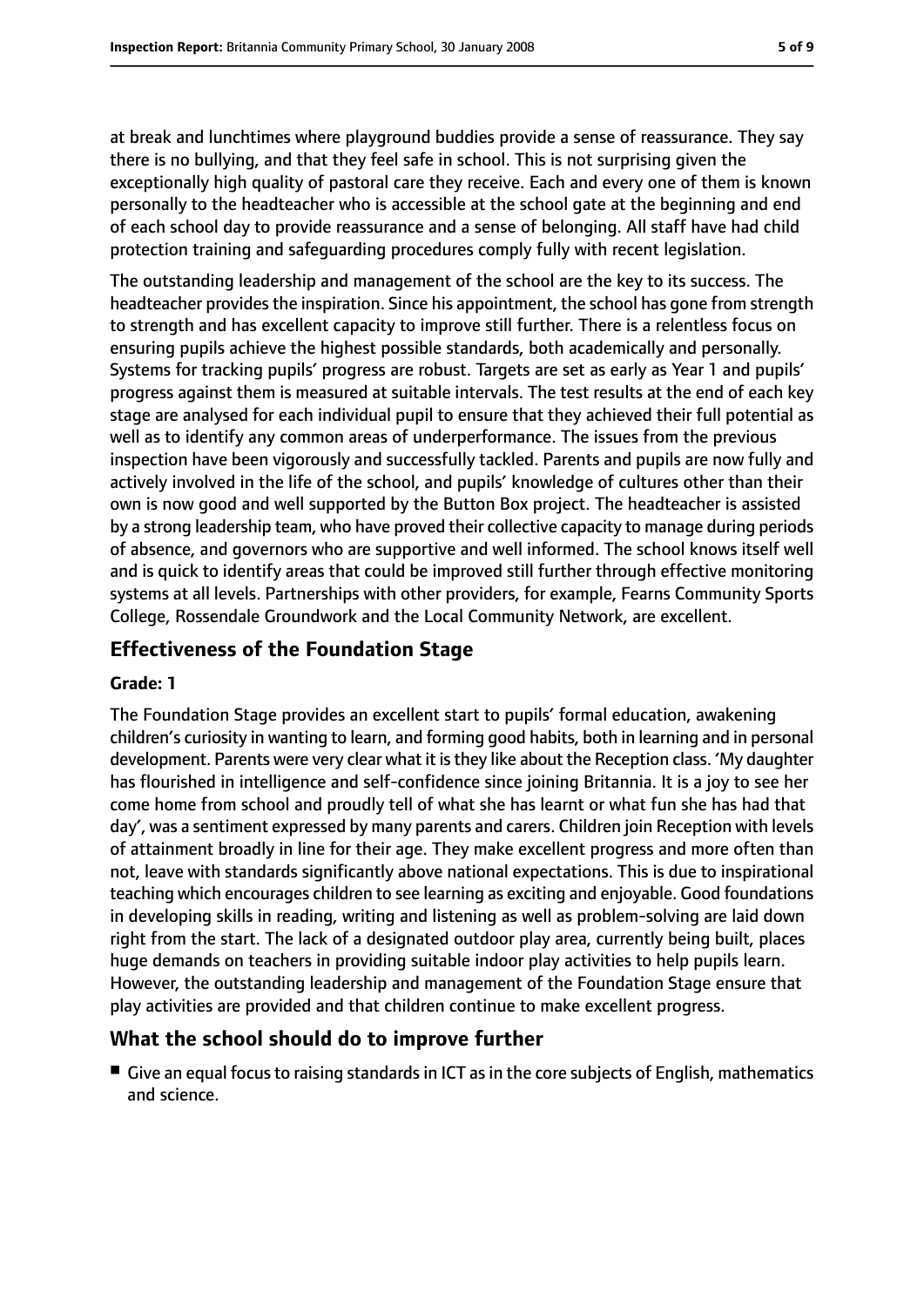**Any complaints about the inspection or the report should be made following the procedures set out in the guidance 'Complaints about school inspection', which is available from Ofsted's website: www.ofsted.gov.uk.**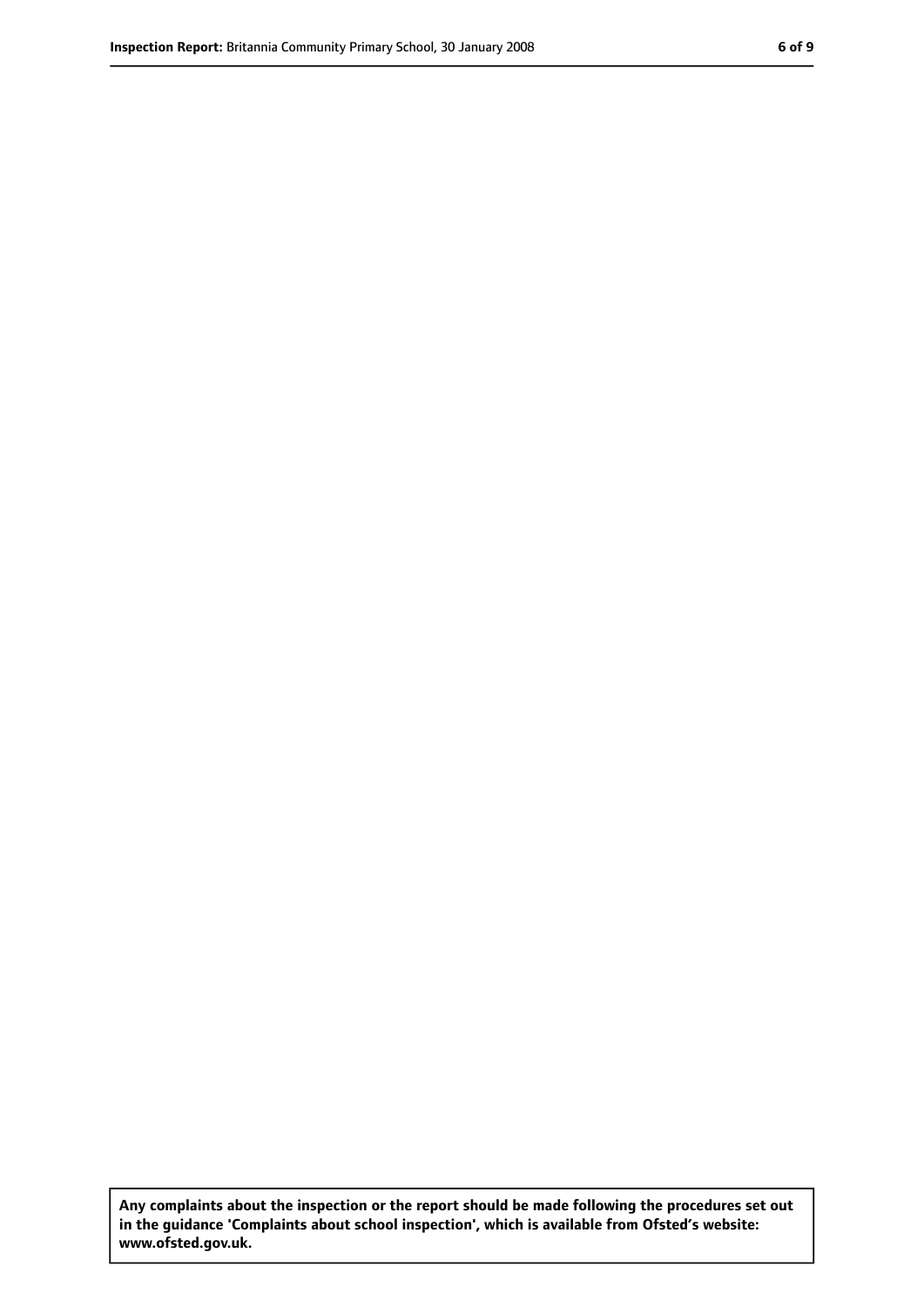## **Inspection judgements**

| $^{\backprime}$ Key to judgements: grade 1 is outstanding, grade 2 good, grade 3 satisfactory, and | <b>School</b>  |
|----------------------------------------------------------------------------------------------------|----------------|
| arade 4 inadequate                                                                                 | <b>Overall</b> |

#### **Overall effectiveness**

| How effective, efficient and inclusive is the provision of education, integrated<br>care and any extended services in meeting the needs of learners? |     |
|------------------------------------------------------------------------------------------------------------------------------------------------------|-----|
| Effective steps have been taken to promote improvement since the last<br>inspection                                                                  | Yes |
| How well does the school work in partnership with others to promote learners'<br>well-being?                                                         |     |
| The effectiveness of the Foundation Stage                                                                                                            |     |
| The capacity to make any necessary improvements                                                                                                      |     |

#### **Achievement and standards**

| How well do learners achieve?                                                                               |  |
|-------------------------------------------------------------------------------------------------------------|--|
| The standards <sup>1</sup> reached by learners                                                              |  |
| How well learners make progress, taking account of any significant variations between<br>groups of learners |  |
| How well learners with learning difficulties and disabilities make progress                                 |  |

#### **Personal development and well-being**

| How good is the overall personal development and well-being of the<br>learners?                                  |  |
|------------------------------------------------------------------------------------------------------------------|--|
| The extent of learners' spiritual, moral, social and cultural development                                        |  |
| The extent to which learners adopt healthy lifestyles                                                            |  |
| The extent to which learners adopt safe practices                                                                |  |
| How well learners enjoy their education                                                                          |  |
| The attendance of learners                                                                                       |  |
| The behaviour of learners                                                                                        |  |
| The extent to which learners make a positive contribution to the community                                       |  |
| How well learners develop workplace and other skills that will contribute to<br>their future economic well-being |  |

#### **The quality of provision**

| How effective are teaching and learning in meeting the full range of the<br>learners' needs?          |  |
|-------------------------------------------------------------------------------------------------------|--|
| How well do the curriculum and other activities meet the range of needs<br>and interests of learners? |  |
| How well are learners cared for, quided and supported?                                                |  |

 $^1$  Grade 1 - Exceptionally and consistently high; Grade 2 - Generally above average with none significantly below average; Grade 3 - Broadly average to below average; Grade 4 - Exceptionally low.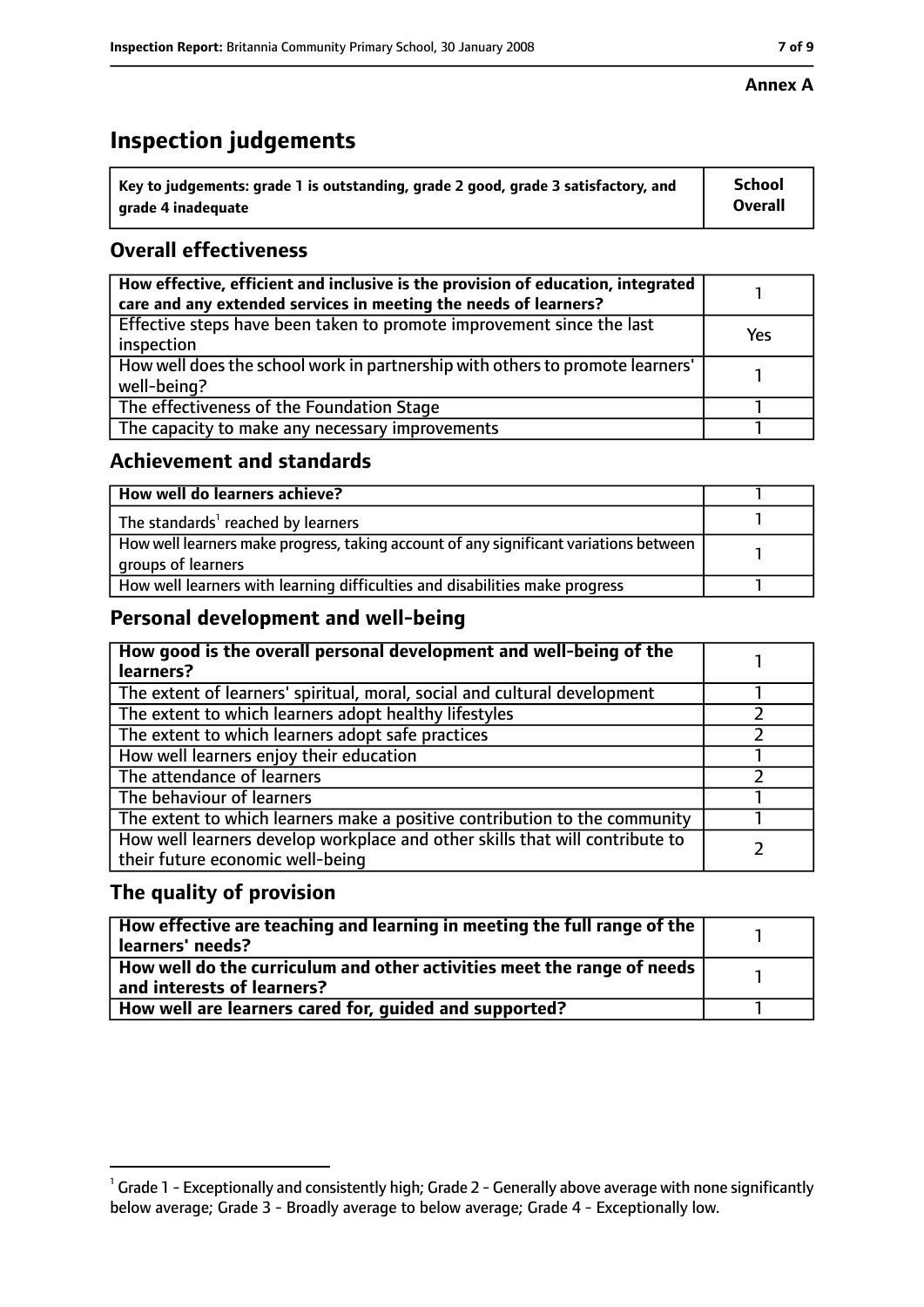# **Leadership and management**

| How effective are leadership and management in raising achievement<br>and supporting all learners?                                              |           |
|-------------------------------------------------------------------------------------------------------------------------------------------------|-----------|
| How effectively leaders and managers at all levels set clear direction leading<br>to improvement and promote high quality of care and education |           |
| How effectively leaders and managers use challenging targets to raise standards                                                                 |           |
| The effectiveness of the school's self-evaluation                                                                                               |           |
| How well equality of opportunity is promoted and discrimination tackled so<br>that all learners achieve as well as they can                     |           |
| How effectively and efficiently resources, including staff, are deployed to<br>achieve value for money                                          |           |
| The extent to which governors and other supervisory boards discharge their<br>responsibilities                                                  |           |
| Do procedures for safequarding learners meet current government<br>requirements?                                                                | Yes       |
| Does this school require special measures?                                                                                                      | <b>No</b> |
| Does this school require a notice to improve?                                                                                                   | No        |